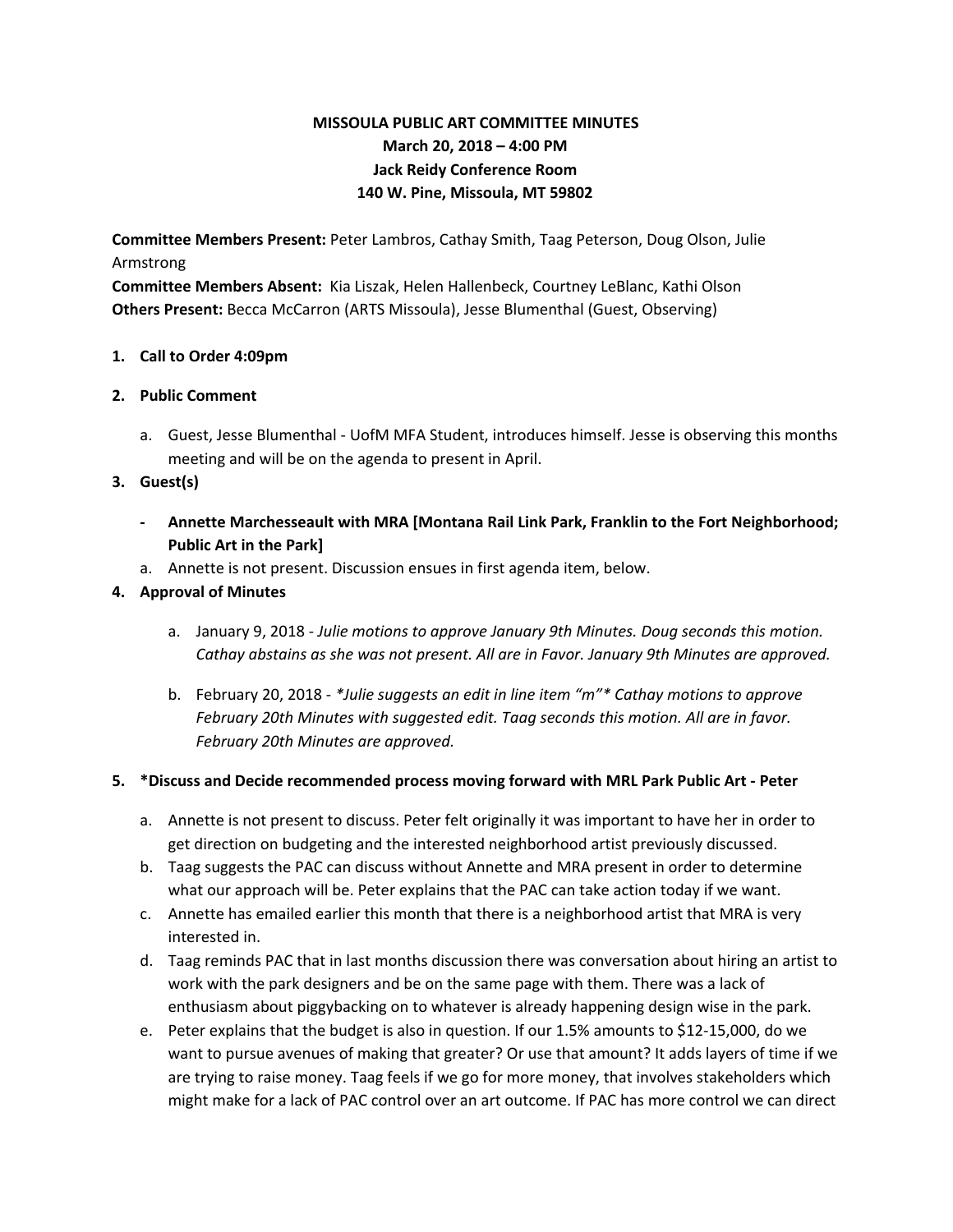funding or thematic choices. Other entities might feel swayed towards following a specific theme.

- f. PAC wants to contemplate a conclusion...let's say there will be an open call with respect to it being contextual and see if it is viable to match the funds, but not exceed. Peter asks what other alternatives there might be other than this idea?
- g. Doug suggests an idea of two calls: one for MRL preference and another for city? Taag discusses the theme experiences from Silver Park.
- h. Julie feels we need to find out if there is more funding on the table before moving forward with an art call. Peter suggests we at least choose a direction. Cathay asks if we can make an art call without a budget? Peter says - no, the budget determines the quality of submissions.
- i. One direction idea: create an open art call. PAC has 30 days for a primary stakeholder to augment funds up to double. Then, work to create a selection committee (MRA, Neighborhood, Parks, PAC, etc.) Julie suggests approaching Washington Corp. for possible matching funds. Peter feels if we work for 30 days to match funds and have no luck, then the call will be for \$12-15,000. The call would go out after determining funding.
- j. If MRA already has an artist in mind, they are welcome to apply for the open call and be a part of the process.
- k. Julie reminds PAC there needs to be a conversation about how the piece is being cared for, safety precautions for art in a park, etc. Also, an idea of where an art piece can realistically be placed in the park design.
- l. \*PAC discusses park design\*
- m. Possible motion: Propose an open call for \$12-15,000. Open call after the next 30 days where meanwhile PAC works to leverage matching funds with MRA or Washington Corp.
- n. Proposed Selection Committee: Parks & Rec, Neighborhood, MRA, PAC, Washington Corp, MRL? \*PAC discusses potential selection committee structures\*. Peter feels we need to be very explicit within the selection committee (veto? No veto?). Peter feels all stakeholders should be involved in every round of selection, it is just a matter of determining ratio of individuals that makes sense.
- o. \*PAC discusses Silver Park selection committee process\*
- p. Julie motions to pursue creation of an art call for \$15,000 in MRL Park. The call will be assembled *in the next 60 days. In this time, the PAC is charged internally to engage MRA or Washington Corp for a match of funding and also to determine specific site locations within the park, exact budget, and assemble a selection committee with all stakeholders [PAC, Parks & Rec, MRA, Washington Corp., etc.]. Taag seconds this motion. All are in Favor. Motion is approved.*
- **6. \*UofM School of Art Pilot Program Selection of Submissions - Peter**
	- a. PAC reviews 7 student art submissions for the Pilot Program. Committee feels all submissions are appropriate to hang in City buildings.
	- b. PAC needs to confirm weight and size of pieces before installing.
	- *c. Julie makes a motion that all pieces are accepted pending the artist completion of the call and acceptance of all the terms and conditions. PAC is charged to create a subcommittee to meet with Kevin Bell and determine installation, hanging locations and official piece selection. Taag seconds this motion. All are in favor. Motion is approved.*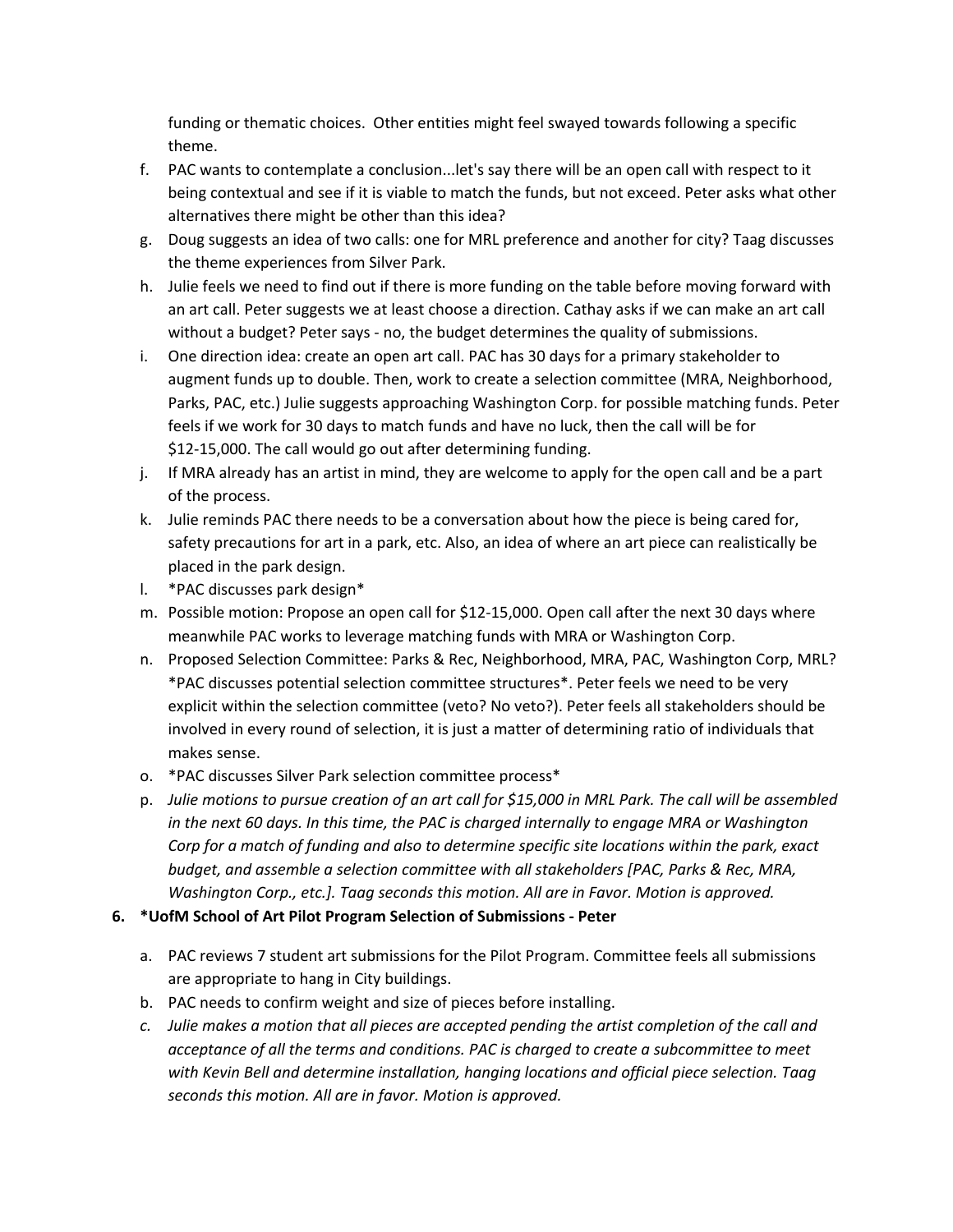- d. Taag, Doug and Julie offer to begin a subcommittee.
- e. Becca inquires about signature block on UM Pilot Paperwork. Becca will circulate to City and then to Peter to sign.

## **7. \*Bloomberg Philanthropies Grant - Courtney**

- a. Becca explains Bloomberg Philanthropies Public Art Challenge Grant to PAC. Kathi, Courtney and Becca are working on grant. The grant is for up to \$1Million and is for temporary exhibits that encourage civic discussion. We are working with the Confederated Salish and Kootenai Tribe of the Flathead Reservation to develop this project. Corky Clairmont and David Spear are artists we have connected with. The CSKT Tribal Council and Mayor Engen have approved moving forward with the grant application. Becca explains that ideas include hiring artists from Pablo and Missoula to create works, moving projection series from Pablo to Missoula, David's photography on billboards, hiring project managers, drone work, etc.
- b. PAC things this endeavour is wonderful, but feel it's' necessary to encourage a specific direction and reign in a clear message and theme.

## **8. Lighting for Perseverance & Passage Update- Taag**

- a. Taag explains to PAC that lighting is moving very slowly. DeCunzo has backed out. They are working on solar paneling concepts that have potential but there's a lot of complexity to work through on top of already existing issues.
- b. \*PAC brainstorm solar paneling options in Silver park\*
- c. Big thank you to Taag for his dedication to this project. Taag will continue to pursue this endeavour.

#### **9. Traffic Signal Box Update & Public Art Guide – Kathi**

a. Tabled to April.

#### **10. New Park, Parking Space Annual Art Project - Julie**

a. Tabled to April.

#### **11. Kickstarter Fundraising Effort - Kathi**

- a. Tabled to April.
- **12. Art Project/Themeless Call - Peter**
	- a. Tabled to April.
- **13. Yearly Goals Discussion [Catalog & Condition Reporting] - Peter**
	- a. Tabled to April.

#### **14. Becca Updates**

a. Tabled to April.

#### 15. **Announcements, News, or Upcoming Events**

a. Peter updates committee that ARTS Missoula has been approved for funding for hiring a Director of Global and Cultural Affairs which will add to Becca's hours!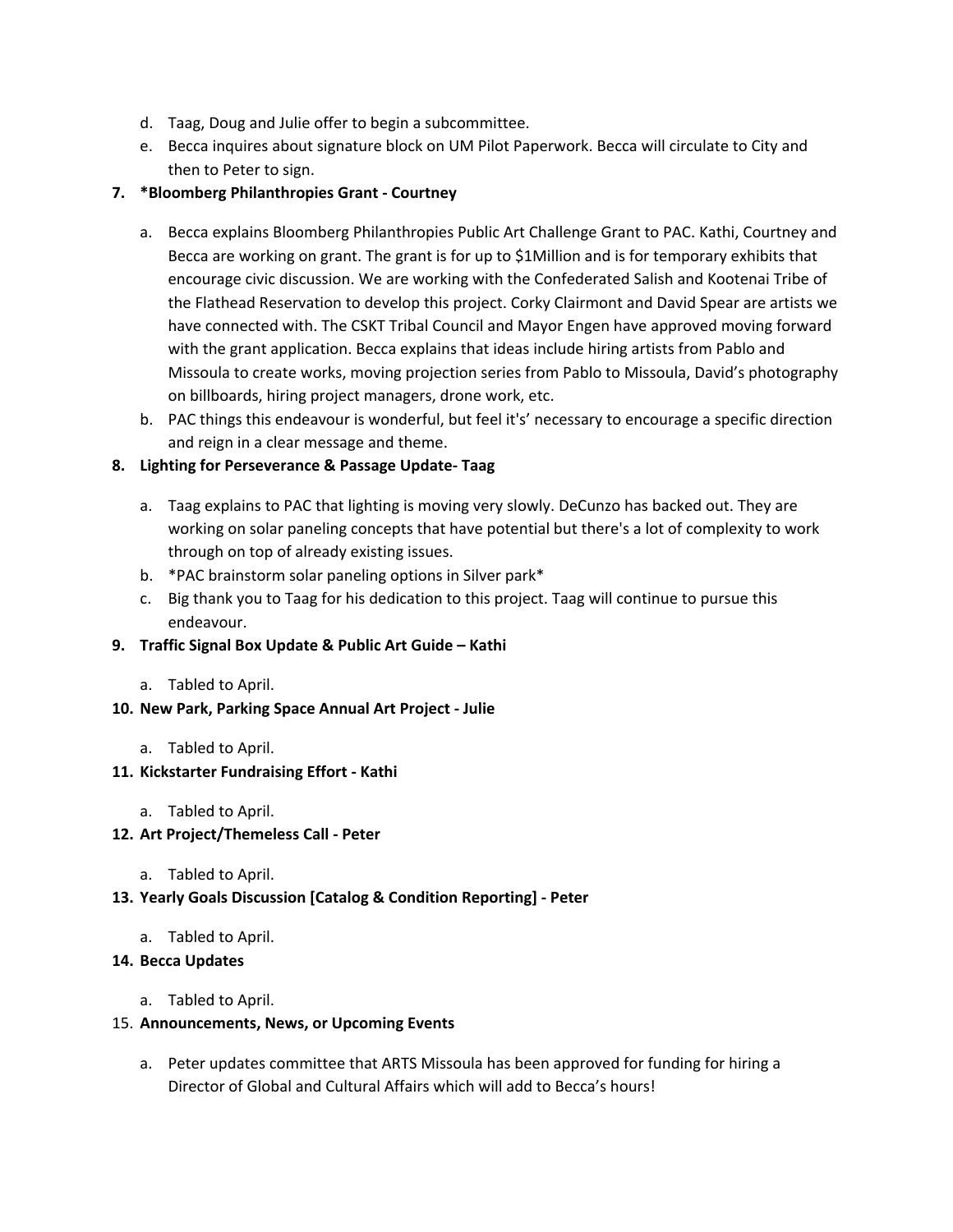- b. Cathay invited PAC to Intellectual Property Law Conference: April 12th, at the Law School. Included information: register copyright, trademark, patenting, business panel, etc. There will also be an informative evening chat session the night before.
- 16. **No Comments**

## **17. Adjournment 5:33pm**

**The City makes reasonable accommodations for any known disability that may interfere with a person's ability to participate in this meeting. People needing assistance should provide advanced notice to allow adequate time to make needed arrangements. Please call Heidi Bakula at (406) 552-6003 or write her at Mayor's office, 435 Ryman, Missoula, MT 59802 to make the request known.**

#### **STRATEGIC PLANNING GOALS 2017-2019**

**Mission: The Public Art Committee affirms the city's role as an advocate to public art, fosters and enriches the aesthetic of the City of Missoula, values and promotes the contributions of artists to the community and furthers the objectives of Missoula City Ordinance 3221.**

**Vision: The Public Art Committee envisions a community where art and artists are valued, and where** public art is integrated into the fabric of our place, and enhances the quality of life of its citizens.

#### **YEAR 1-2017**

#### **Outreach and Awareness**

- A. Create monthly marketing PSAs
- B. Improve website
- C. Begin public art education for artists
- D. Make quarterly reports to council
- E. Establish a more formal connection to U of M art department
- F. Engage in community feedback

#### **Governance**

A. Actively invite native representation onto committee

B. Bring accounting and professional reporting to council

- C. Create annual planning and follow plan
- D. Create a catalogue and condition report
- E. Intentional use of staff and chair time

#### **Quality**

A. Increase art call submissions

#### **Fundraising and Project Development**

- A. Pursue the idea of joining county
- B. Increase staff time
- C. Deepen our relationships to other Public Art Committees for inspiration and funding ideas
- D. Actively seek out grant funding
- E. Enrich private/public partnerships

#### **Projects**

- A. One big project per year- form committee
- B. Public Art Guide
- C. Parking meters
- D. Lighting for Crossings
- E. Lighting for Perseverance and Passage
- F. Traffic Signal Boxes

# **YEAR 2- 2018**

#### **Outreach and Awareness**

- A. Create a public art scavenger hunt
- B. Continued public art education for artists